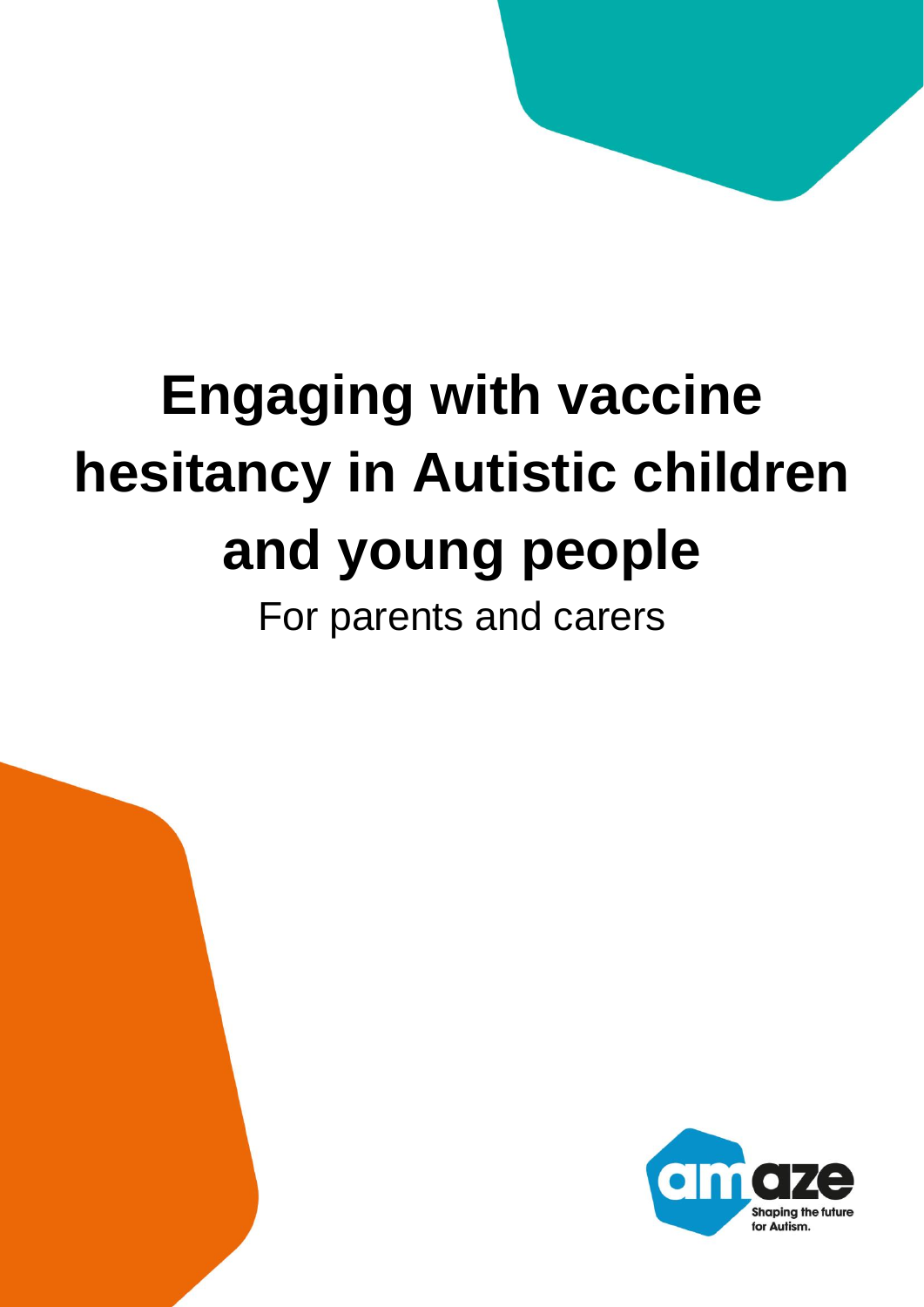# **About this information sheet**

This information sheet is for parents and carers supporting Autistic children and young people who experience vaccine hesitancy, prior to visiting a vaccination clinic.

It is designed to give parents and carers a better understanding of the concerns Autistic children may have about vaccination. It also makes suggestions about how to engage with children in ways that are more likely to open pathways to vaccination.

#### **A shared experience**

Over recent months, Amaze community members have reached out for guidance while trying to support their children to adapt to the COVID-19 vaccination process.

Some community members have told us the idea of vaccination poses a significant challenge to their children, prior even to visiting a clinic. These children experience a high degree of vaccine hesitancy despite parents and carers having introduced supports to promote their confidence in and access to the vaccination process.

These children may feel anxious and confused. Meanwhile, parents and carers may be concerned that their child is not receiving the best available protection from Coronavirus (COVID-19) through vaccination.

This can be a stressful situation for both the children experiencing vaccine hesitancy as well as their parents and carers.

If you are experiencing a situation like this alongside your Autistic child, you are not alone. There are many families and supporters who are dealing with similar challenges.

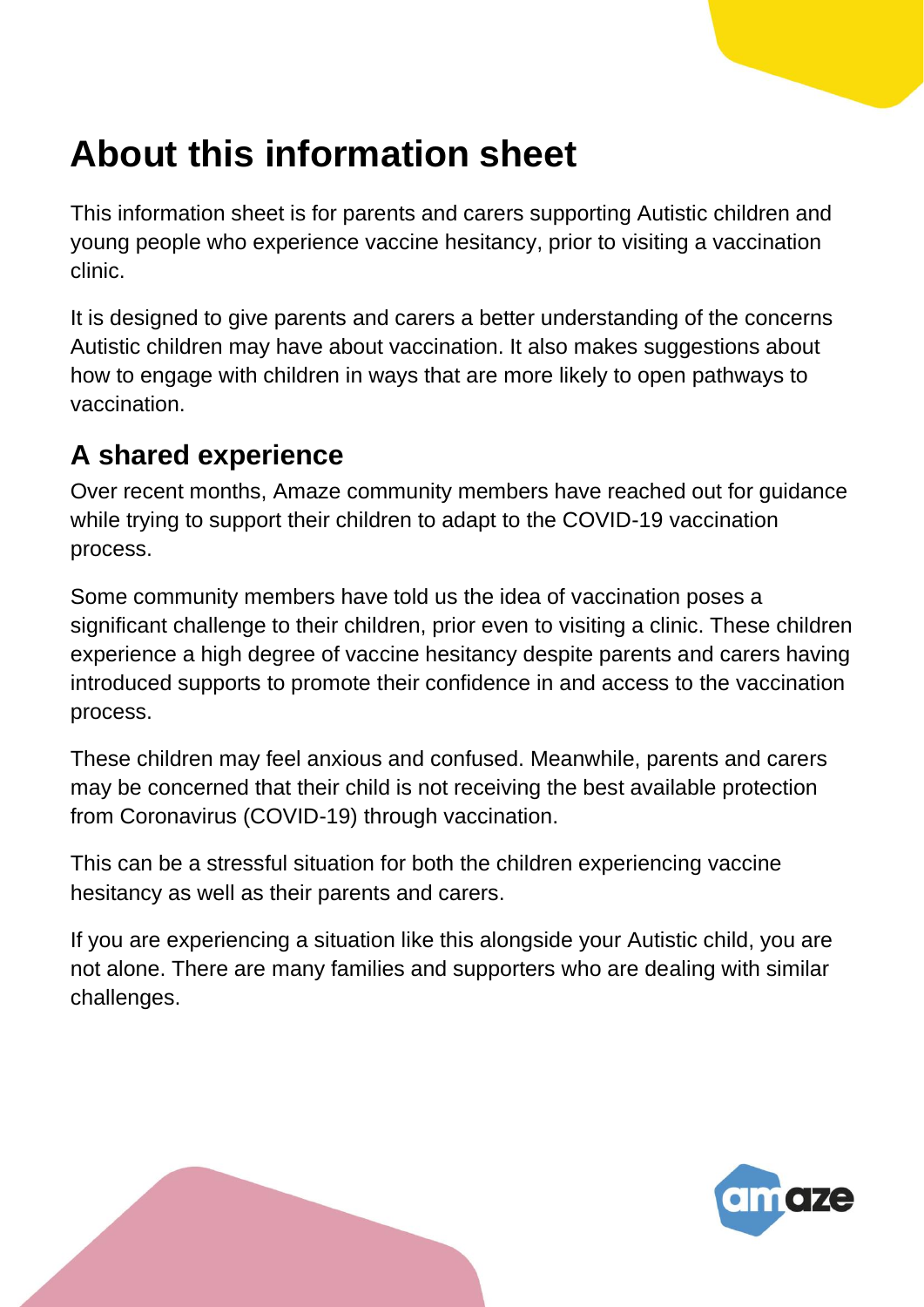

#### **Why your child might be feeling hesitant**

There are various factors that may contribute to vaccine hesitancy in Autistic children and young people, prior even to visiting a clinic. Common factors that members of our community have shared with us and have requested advice on, include:

- Needle distress and other fears associated with medical procedures (sometimes resulting from past negative experience).
- Overwhelm and anxiety due to changes in routines and unfamiliar processes.
- Anti-vaccine views picked up from friends, the schoolground and other social settings.

It may be difficult for parents and carers to identify what factors contribute to their child's hesitancy in the first place. Also, more than one of these factors may affect your child's attitude and feelings towards vaccination, and to varying degrees.

Listening and asking your child questions is key to understanding what factors are affecting them.

The following tips will help parents and carers to better understand the factors above. The tips will also guide parents and carers on how to approach promoting a child's adaptation to vaccination by addressing each of these factors.

#### **Engaging with needle distress, fear and anxiety**

**1. Have patience:** While getting a COVID-19 vaccination is important for the health and wellbeing of both your child and the wider community, recognize that a shift from vaccine hesitancy to acceptance will likely take time and be a process in itself.

**2. Validate your child's response:** If your child finds the idea of vaccination challenging, do not interpret or treat this as misbehaviour. Accept that your child's

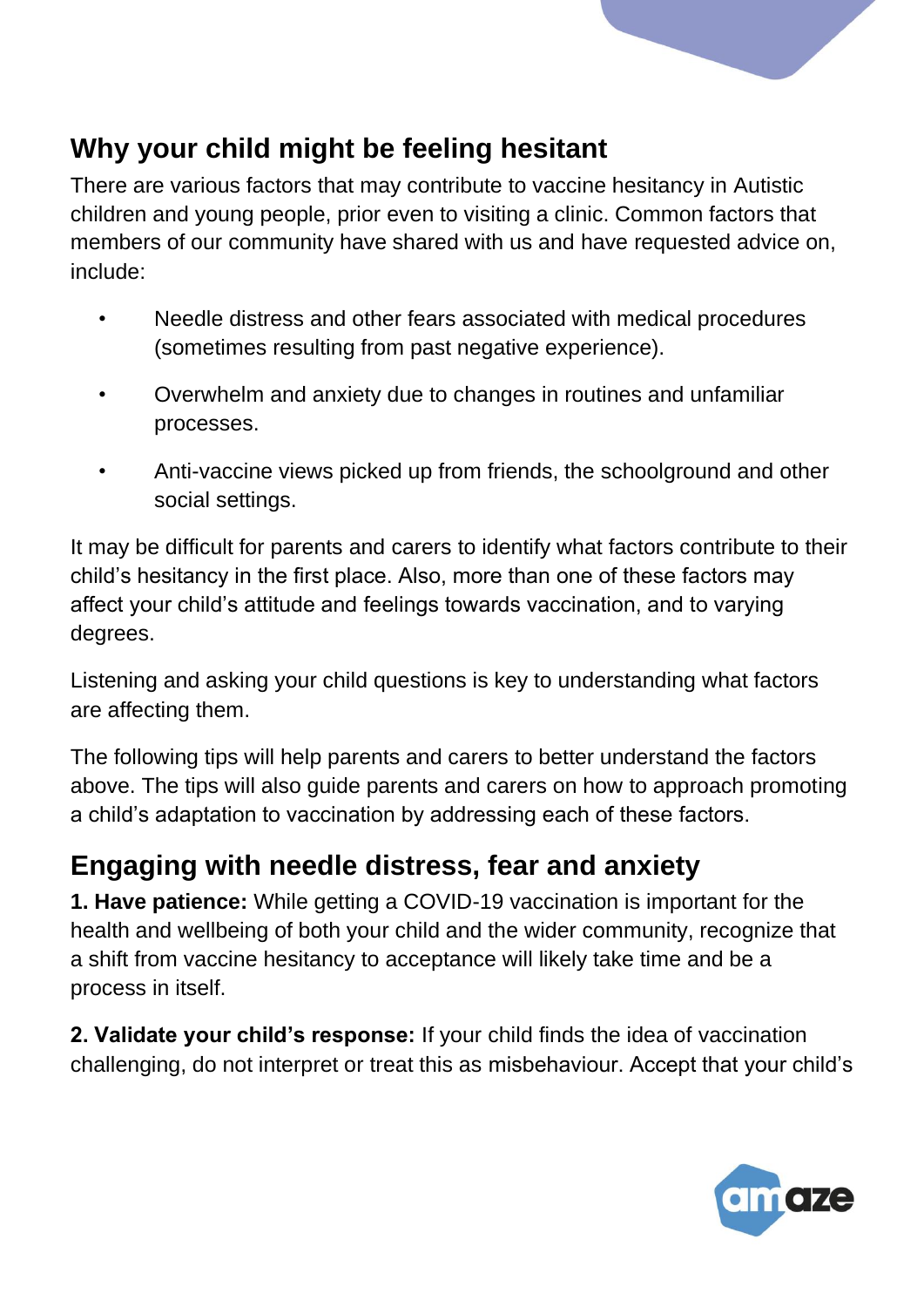experience of vaccination may cause them anxiety and fear. Allow for this to be their own response, even if it might seem disproportionate to you or unrelatable. Understand that this distress is partly a physiological response and that vaccination can become a traumatic experience for your child if their distress is not addressed.

Also, acknowledge their feelings of distress. Offer comfort and reassure them that their response makes sense. Use statements like "that sounds scary", "I can see why you feel that way" and "I am here for you".

**3. Seek understanding:** Make efforts to better understand their experience. For example, ask questions that allow you to discover whether their distress is concentrated in a certain phase of the vaccination process. Determine whether their distress surrounds the needle or some other element.

For example, you could ask them if they picture something in their minds while thinking about vaccination. Whether they feel something in their bodies before or during? What do they think is the effect of vaccination? What do they think will happen afterwards? Is there anything they are doubtful or uncertain about?

For younger children, you may need to ask more specific questions and offer suggestions. You could also try drawing together or pretend play.

**4. Ensure your child is correctly informed:** Correct any misperceptions they might have about what they need to do during the vaccination or what the vaccine is for. Make sure you are well-informed so you can explain to them.

**5. Help your child to feel in control:** If your child has experienced pain and anxiety during past medical procedures, they may associate these with the idea of vaccination also. Support your child to confront their fears by talking with them about strategies for regaining a sense of control.

For example, ask them to choose from a range of strategies, which will work best for them, including the use of: cold, vibrations, numbing cream, deep breathing

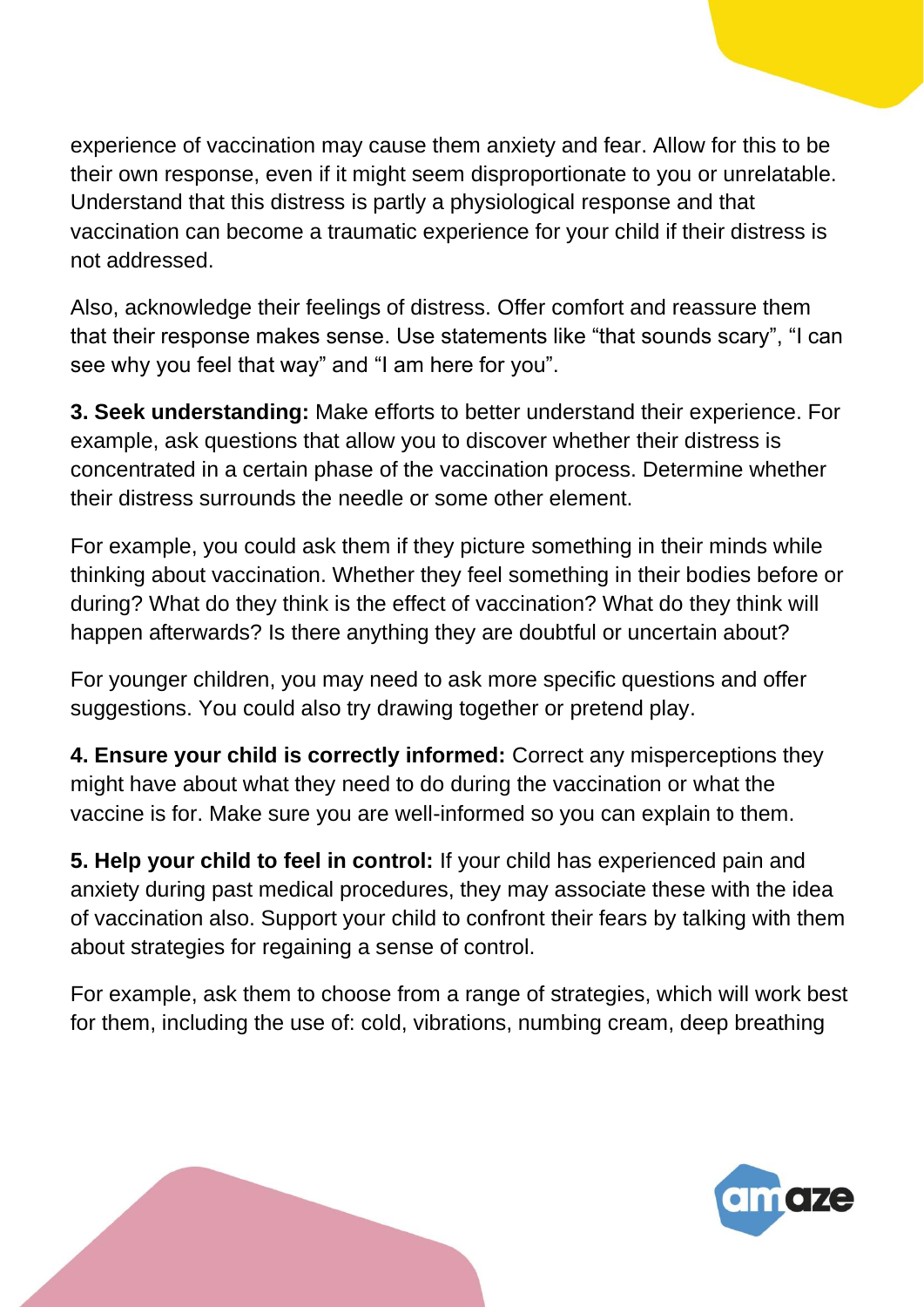

**6. Know how to take an exposure-based approach:** Gradual exposure to the fear-inducing situation is a science-based approach and may be useful to try. If you are using this kind of exposure-based approach, the aim of the steps should be for your child to practice facing their fear over time. The effect will be to normalise vaccination. You can try this with or without the help of a therapist or other health professional.

If you take up an exposure-based approach, these are the basic steps:

- Support your child to create a 'fear ladder'. Begin by identifying aspects of the vaccination process your child is worried about.
- Order these aspects of the vaccination process from least fear-inducing to the most.
- Help your child face their fear by experiencing each of these aspects of the process from least fear-inducing to the most. They should experience each aspect for as long it takes for their fear to go down, before moving to the next.

When your child puts the steps into action, check in with them. Provide encouragement and reward them when they progress to the next step on their fear ladder.

Seek professional guidance through your GP or a Disability Liaison Officer (if you are in Victoria) if you do require support implementing an exposure-based approach.

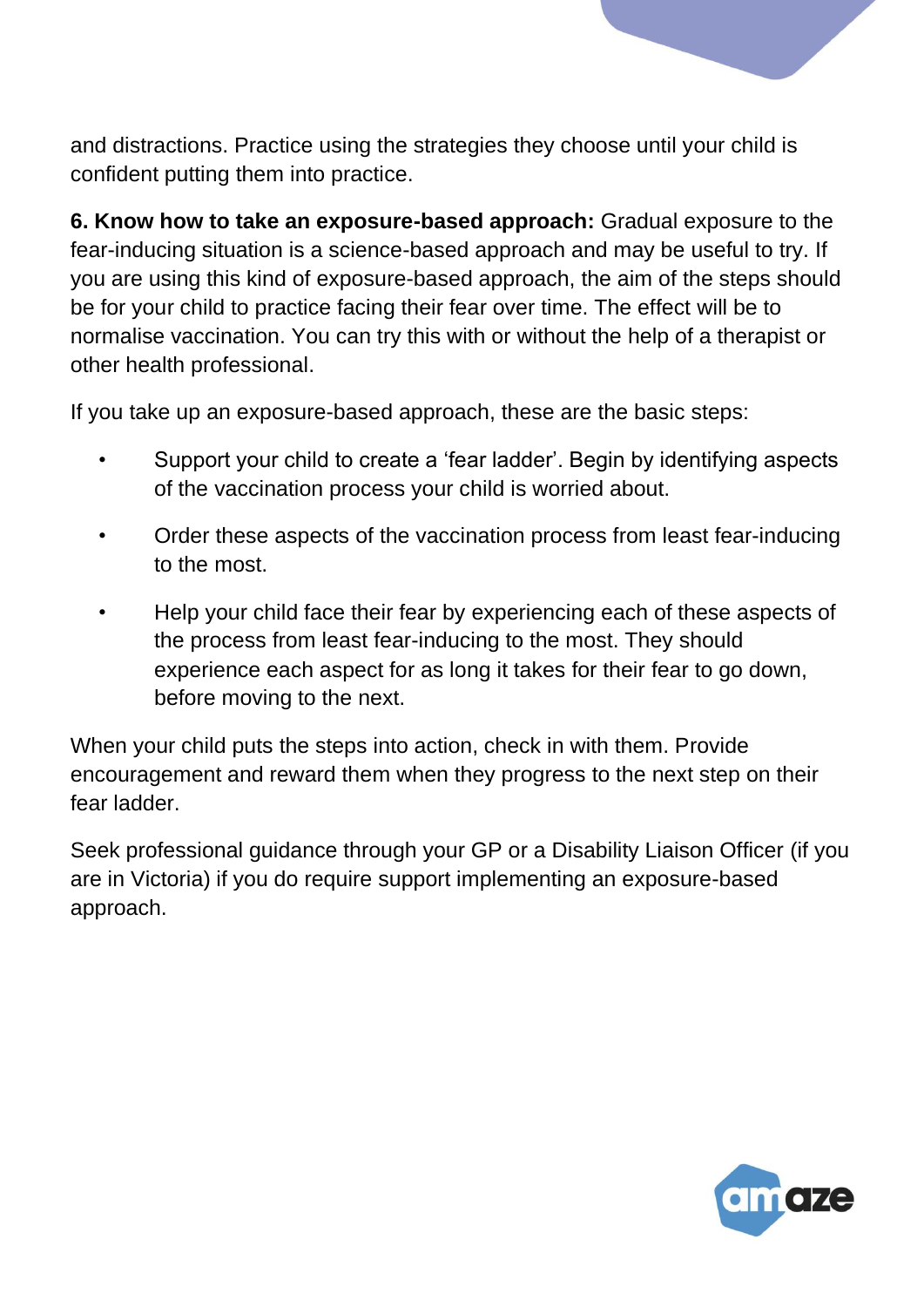#### **Engaging with overwhelm and stress due to change and the unfamiliar:**

**1. Support your child to prepare:** Make sure your child knows what to expect of the vaccination process. Draw on the social scripts Amaze has developed to familiarize your child with what will happen during the appointment.

**2. Arrange for reasonable adjustments**: Make any adjustments to the environment that will help your child feel less overwhelmed or stressed. Consider organising a home vaccination visit through a Disability Liaison Officer if you live in Victoria or support your child to get vaccinated through their regular GP (if they have one).

**3. Language:** Use neutral language to describe the vaccination process. Deemphasise potential pain and focus on what your child is achieving by getting vaccinated instead.

**4. Seek understanding:** Identify what in the vaccination process is causing overwhelm and stress in your child, and why.

**5. Introduce small changes over time:** Gradually familiarise your child with the cause of overwhelm and any unknown aspects of the vaccination process. Do so by introducing small changes and working your way up. For example, incorporate a short amount of time in your child's schedule for getting comfortable with vaccination.

**6. Reward your child:** Try to make the vaccination-related activity enjoyable for your child so that they understand vaccination as a positive experience. Reward your child when they complete the activity. Increase the amount of time allocated to the task and increase the similarity of the activity to vaccination over time.

**7. Acknowledge flexibility in older children:** If you child is older, reward flexibility in your child. Explain to them that flexibility is very important, especially through the pandemic. Make the idea of flexibility something worth your child aspiring to. Point out when your child has been flexible.

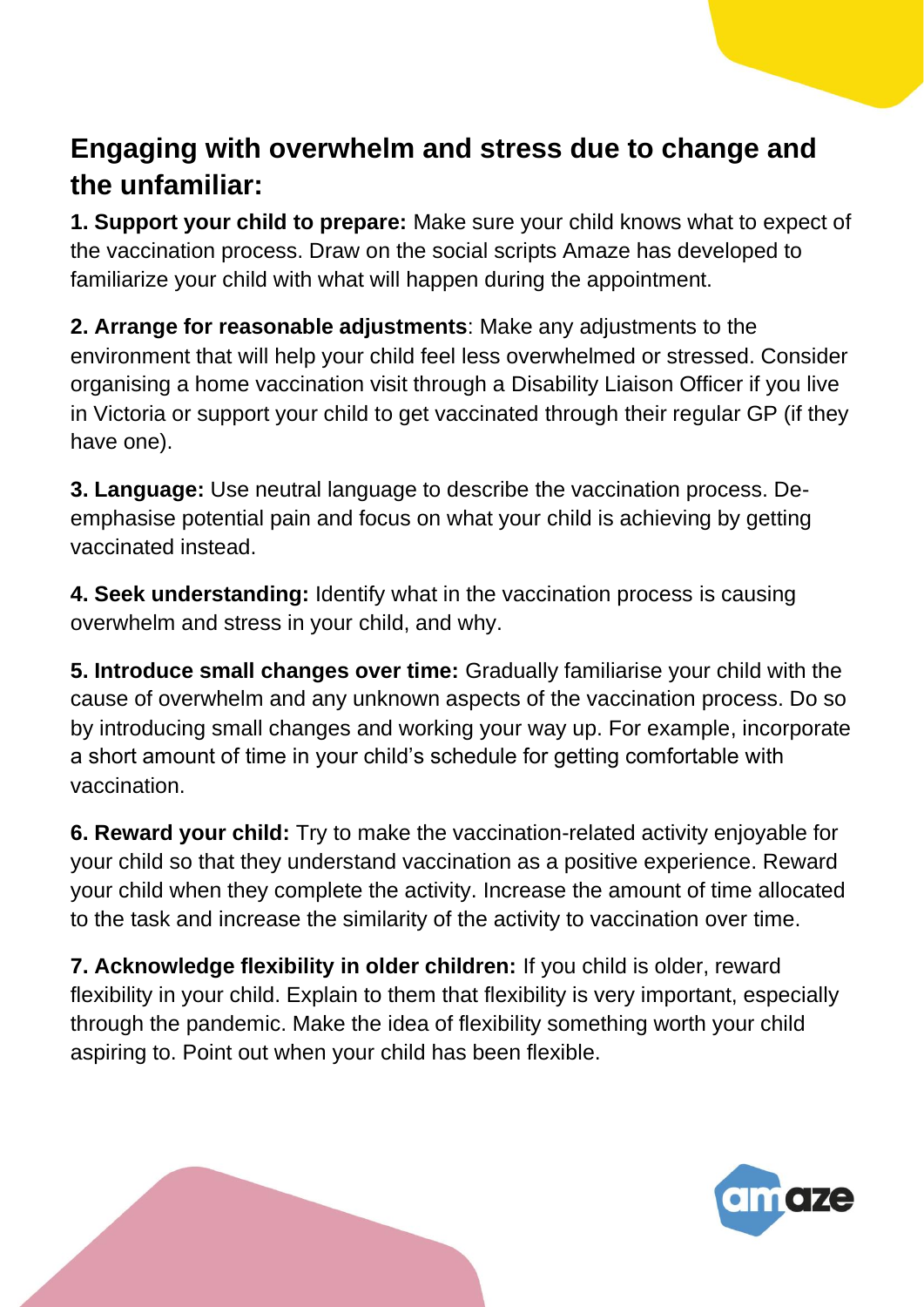

Praise and reward them for it. Associate flexibility with vaccination. Allow them to associate flexibility during the vaccination process with getting something they like.

**8. Take a strengths-based approach:** View incorporating vaccination into your child's routine as an opportunity for their empowerment and growth. Take a strengths-based approach. Are there ways in which the strengths, interests and abilities of your child can be harnessed to make vaccination less daunting?

For example, if your child is a visual learner, consider using pictures to make sure they understand what is being asked of them and the process. Or, if your child has a special interest, find a way to work in a focus on this special interest during vaccination to distract them from the unfamiliar.

**9. Support your child to practice independence**: You can also use vaccination to teach your child how to search for information and weigh up pros and cons. You can support your child to learn about decision-making, become more confident in themselves and develop their independence.

#### **Engaging with vaccine misconceptions and misinformation**

**1. Try these conversation strategies:** If your child has been impacted by misinformation about vaccines, follow the guidelines below to start a conversation that promotes vaccine confidence.

- Ask open-ended questions: Ask questions starting with "what", "how", "why" and "tell me" to explore your child's experience of aversion. If your child is younger, you might need to provide more guidance. Pay close attention to non-speaking cues.
- Affirm their concerns: Validate the concerns they have. Do this by reflecting to them what their concerns are and responding to them with compassion and care.

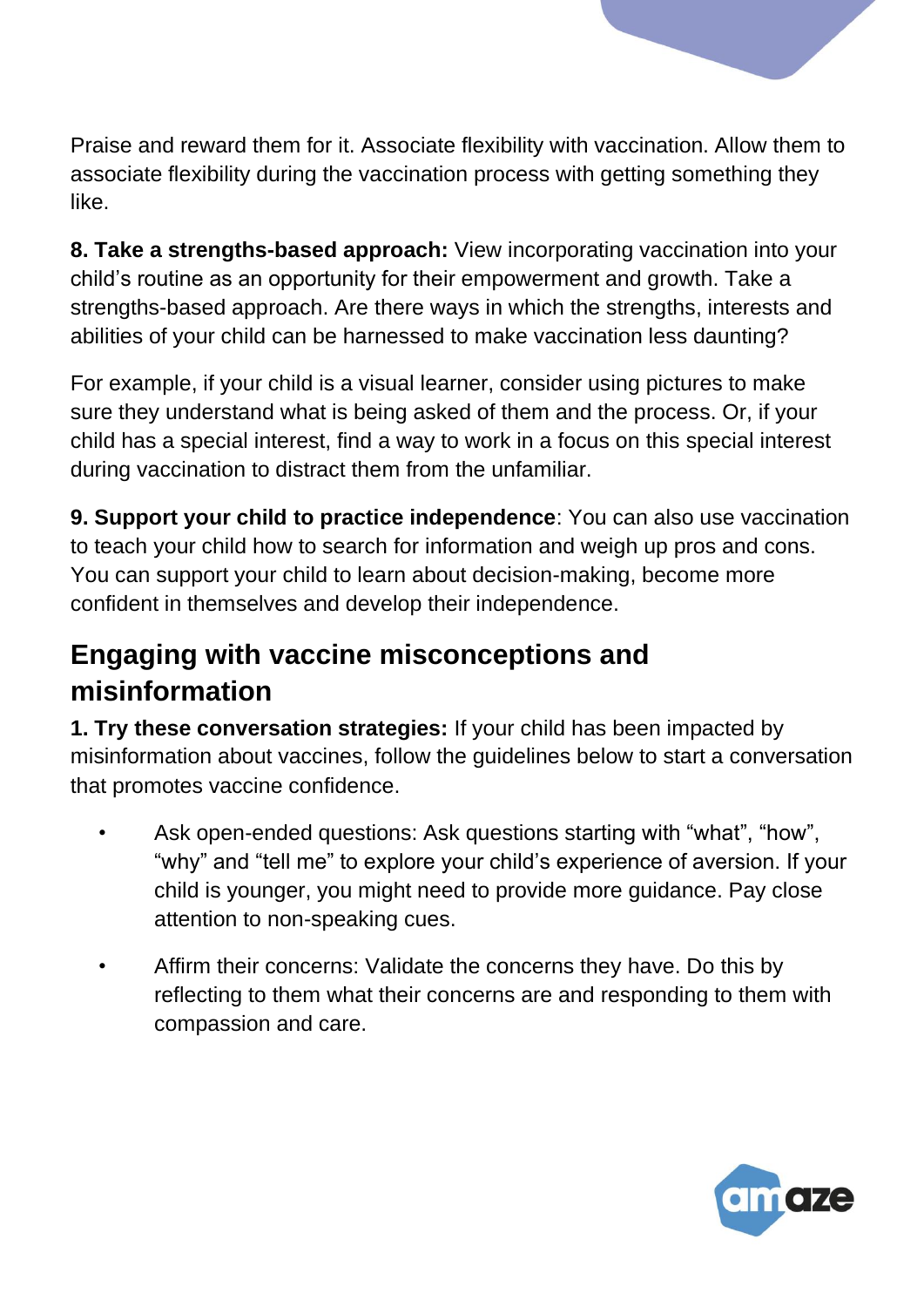- Share your own experiences: Tell your child about your own experiences of doubt or worry about vaccination. Talk about what made you decide to get vaccinated and how it has been a positive experience overall.
- Share information: For younger children, this may take the form of correcting misperceptions surrounding vaccines. For older children, you may do this by referring them to the sources of information you have relied on so they can explore these for themselves.
- Be open-minded and curious: Maintain a willingness to engage with beliefs, opinions and feelings that you disagree with or don't resonate with. The goal is to understand what your child's personal narrative and feelings surrounding vaccination are. Sometimes this is also about allowing your child to learn how to recognise what these are and to express them (whether in a speaking or non-speaking manner).

**2. Aim to establish trust:** You may need to have more than one conversation with your child and that is ok. The immediate aim is to establish trust and explore vaccination together, even while the longer-term goal is to support your child to become more vaccine confident.

**3. Highlight the positives:** When talking about vaccination, place emphasis on the benefits of vaccination, the benefits to the community and the genuine care that healthcare professionals feel for the community. Avoid risk comparison and using words such as 'freedom' and 'choice'.

**4. Make consequences clear:** Allow your child to be aware of the consequences of not getting vaccinated. For example, will they face any restrictions? Will they miss out on activities that they enjoy? Are there people they won't be able to visit? Will they have to do things they won't otherwise have to do?

**5. Consider talking about the risks with older children:** If your child is older, it may be appropriate to let them know some of the more serious health and community risks associated with not being vaccinated. But don't place too much emphasis on these.

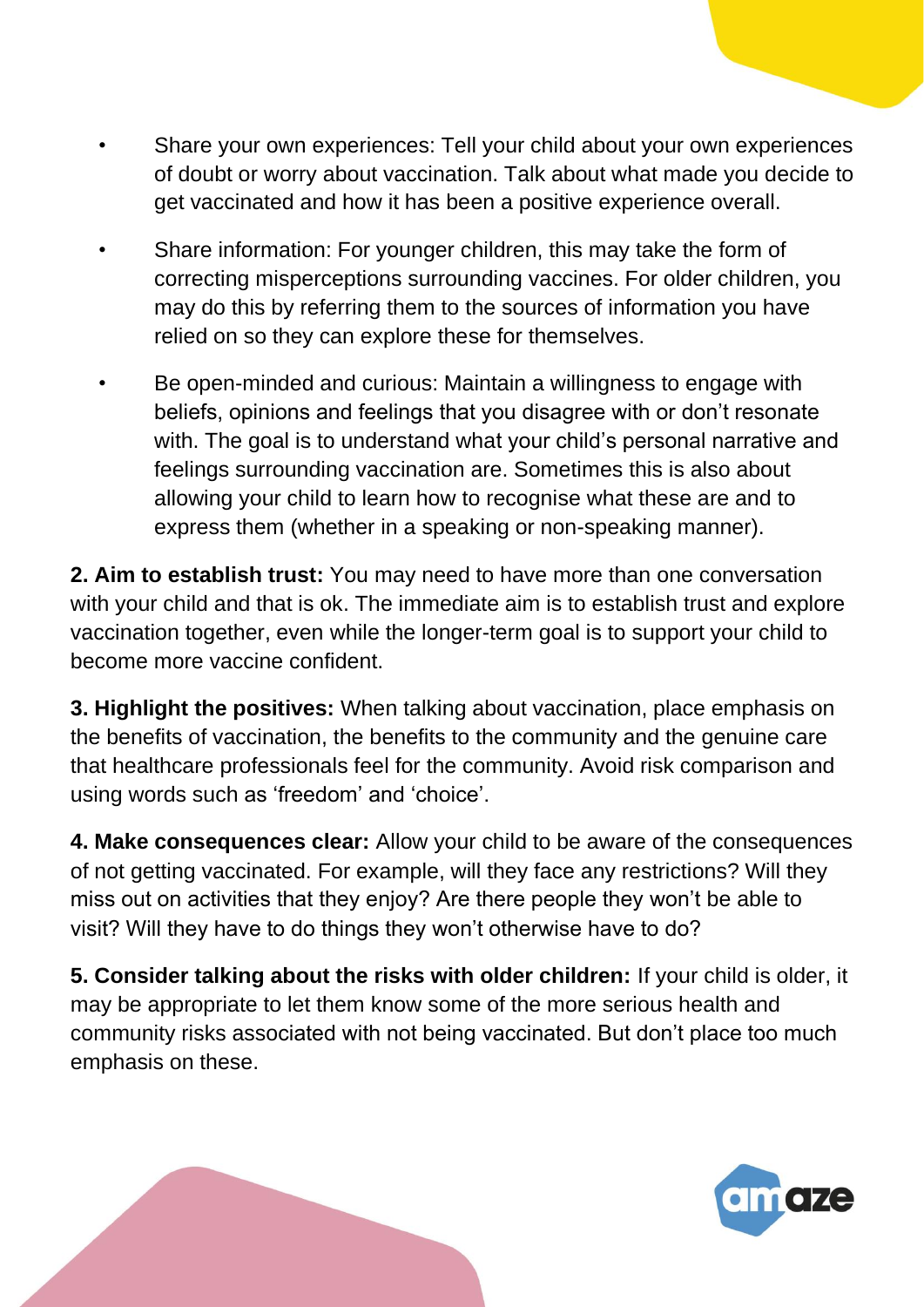## **Consider accessing external supports and services**

If you have tried various options to promote vaccine acceptance in your child and they continue to find engaging with the vaccination process very challenging, you might consider getting assistance from external supports and services. Some of the external supports and services available, include:

- Assistance with attending a low sensory clinic
- In-home vaccination visits
- Sedation services

See the [Victorian Government's information sheet](https://www.coronavirus.vic.gov.au/sites/default/files/2022-01/COVID-19-vaccination-planning-for-young-children.pdf) on COVID-19 vaccination planning for young children for details on some of these supports and services and how to access them:

If you require further information about these support and services, consult your GP or a Disability Liaison Officer.

To receive support from a Disability Support Officer, [fill in the form](https://forms.office.com/pages/responsepage.aspx?id=H2DgwKwPnESciKEExOufKHqFVz-ZINNMsVpe1OhQHXRUNjMwOFJCQkE0TlZIVFBYQVVWWVhXVlJGSy4u) on their [website.](https://forms.office.com/pages/responsepage.aspx?id=H2DgwKwPnESciKEExOufKHqFVz-ZINNMsVpe1OhQHXRUNjMwOFJCQkE0TlZIVFBYQVVWWVhXVlJGSy4u)

### **Reach out to peers and the autism community**

Consider joining a peer support group if you aren't already a member of one. Many parents and carers are facing similar challenges surrounding vaccine aversion in their children. Other parents and carers may be able to share their ideas and experiences with you. They may also provide you with moral support.

Go to [Autism Connect: Search](https://search.amaze.org.au/s/) on the Amaze website to find a peer support group in your local area.